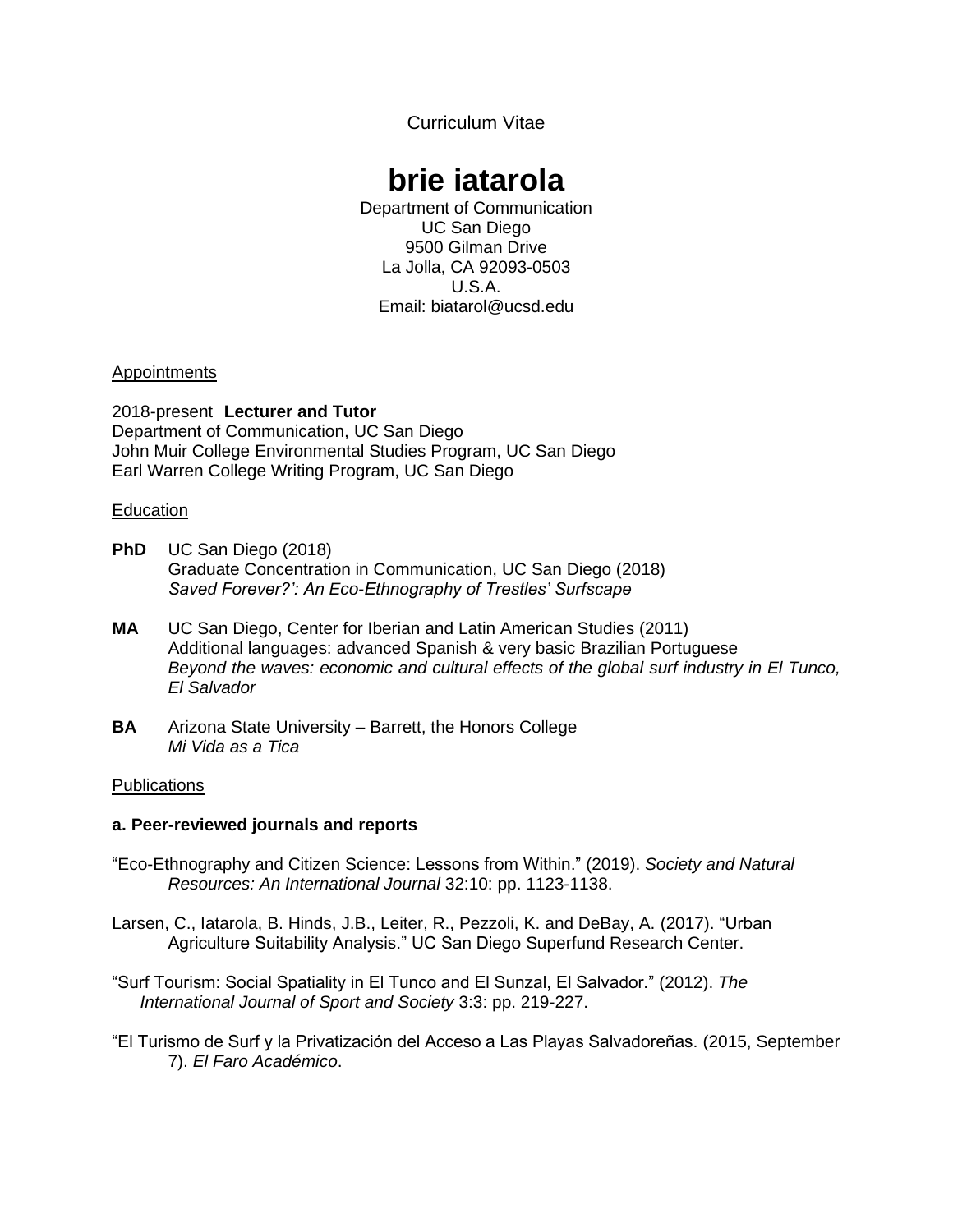### Conference Papers and Invited Lectures

- "'What Do You Mean by 'Scalable?': A Reflexive Analysis of Teaching STEM Students Collective and Inclusive Solutions for Climate Change in a First-Year Writing Program," Université de Lorraine Science & You conference, Metz, November 18, 2021.
- "A Gray 'Whale of a Problem': Re-Mediating Dead Wildlife at Trestles," International Environmental Communication Association 16th Conference on Communication and Environment, June 23, 2021.
- "How to Save the Ocean," UC San Diego Warren College Serve-to-Learn Panel, May 17, 2021.
- "Women of the World," UC San Diego International and Out-of-State Outreach Panel, March 8, 2021.
- "Climate Change Technologies Workshop" UC San Diego Institute for Practical Ethics, San Diego, March 13, 2020 (postponed due to COVID-19).
- "Summer Bridge Success," UC San Diego Office of Academic Support & Instructional Services Summer Bridge Faculty Panel, San Diego, August 9, 2019.
- "Considerations and Questions for Managing Difference: Citizen Science v. Participatory Science," panel co-organizer for the Society for Applied Anthropology's  $78<sup>th</sup>$  Annual Meeting, Philadelphia, April 6, 2018.
- "Sea Level Rise and the Surfscape: The Battle to 'Save Trestles,'" American Anthropological Association's 116<sup>th</sup> Annual Meeting, Washington D.C., November 30, 2017.
- "An Eco-Ethnography Experiment," International Communication Association 67<sup>th</sup> Annual Conference, San Diego, May 26, 2017.
- "The Unbearable Heaviness of Being a Dead Whale," Popular Culture Association/American Culture Association Annual Conference, San Diego, April 13, 2017.
- "Coupling Citizen Science with (Eco)Ethnography to Understand Implications of Sea Level Rise," Society for Applied Anthropology 77<sup>th</sup> Annual Meeting, Sante Fe, March 27, 2017.
- "Six Americas, Surfing & Climate Change," Dr. Jericho Burg course "Sociology of the Environment," San Diego, March 10, 2017.
- "The Challenges of Garden Volunteering," Blum Federation UC Global Poverty Action Days: Poverty Action and the U.S.-Mexico Border Region, San Diego, April 19, 2017.
- "The Future of Surfing Outside the Ocean," Participant in SURF Park Summit 2, Orlando, September 7, 2016.
- "Surf Tourism: Social Spatiality, Territoriality & the Environment in El Tunco, El Salvador," UC Santa Barbara Global Studies Conference, Santa Barbara, October 21, 2015.
- "Surf Tourism: Social Spatiality in El Tunco and El Sunzal, El Salvador," Third International Conference on Sport and Society, Cambridge, July 23, 2012.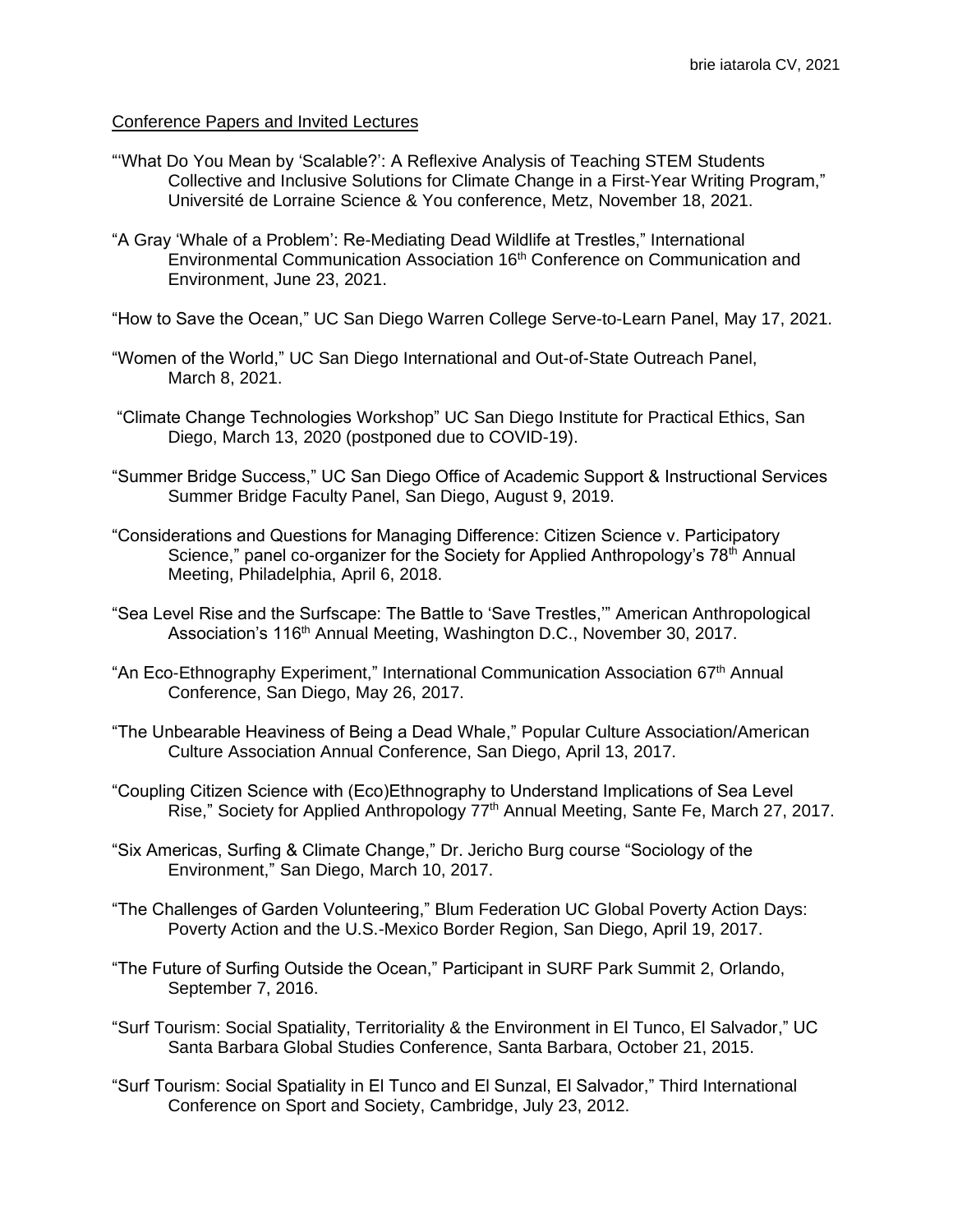"Economic and Cultural Effects of the Global Surf Industry in El Salvador," Tinker Foundation Graduate Symposium, San Diego, April 10, 2012.

#### Teaching Experience

#### 2010-2022 **UC San Diego** Department of Communication John Muir College Environmental Studies Program Earl Warren College Writing Program Thurgood Marshall College Dimensions of Culture Writing Program Center for Iberian and Latin American Studies

**Courses as Instructor of Record**: History of Prime-Time Television, Cultures of Consumption, Communication and Community, Cultural Politics of Sport, New Media, Youth and Democracy, Wilderness and Human Values, Wilderness and Human Values Teaching Workshop, Reporting the Anthropocene: Space and Scale in Environmental Writing and Film Representations of Climate Change, Justice in American History, Climate Justice, Food Ethics, Journalism Ethics, Education and Global Citizenship, History of Electronic Media **Courses as Graduate Teaching Assistant**: Diversity, Justice & Imagination, Bilingual Communication, Interpretative Strategies, History of Film in Hollywood, Introduction to Communication, Situated Practices, Introduction to Latin America

Fall 2021 **San Diego State University** School of Theatre, Television, and Film Course: Invited Instructor for History of Prime-Time Television

#### Institutional Research Experience

| 2021-2022        | John Muir College's Environmental Studies Program Analyst |
|------------------|-----------------------------------------------------------|
| Summer 2019      | Earl Warren College Writing Program Policy Analyst        |
| Summer 2015-2017 | Bioregional Center Graduate Student Researcher            |
| Summer 2014      | Center for the Humanities Graduate Student Researcher     |
| Summer 2013      | Department of Communication Graduation Student Researcher |

#### Civically Engaged Service

| 2019-current | Community and Beach Clean-Up Lead Volunteer                            |
|--------------|------------------------------------------------------------------------|
| 2016-2017    | Urban Tides Community Science Initiative Citizen (Community) Scientist |
| 2016-2017    | Ocean View Growing Grounds Garden Volunteer                            |
| 2015         | Scripps Institution of Oceanography 'Pink Tide' Volunteer              |
| 2014         | Wildcoast Marine Protected Area Watch Program Citizen Scientist        |

#### Academic Service

| 2021 | Member, Warren College Writing Program Search Committee             |
|------|---------------------------------------------------------------------|
|      | UC San Diego                                                        |
| 2021 | Volunteer, Academic Senate University Writing Programs Review Board |